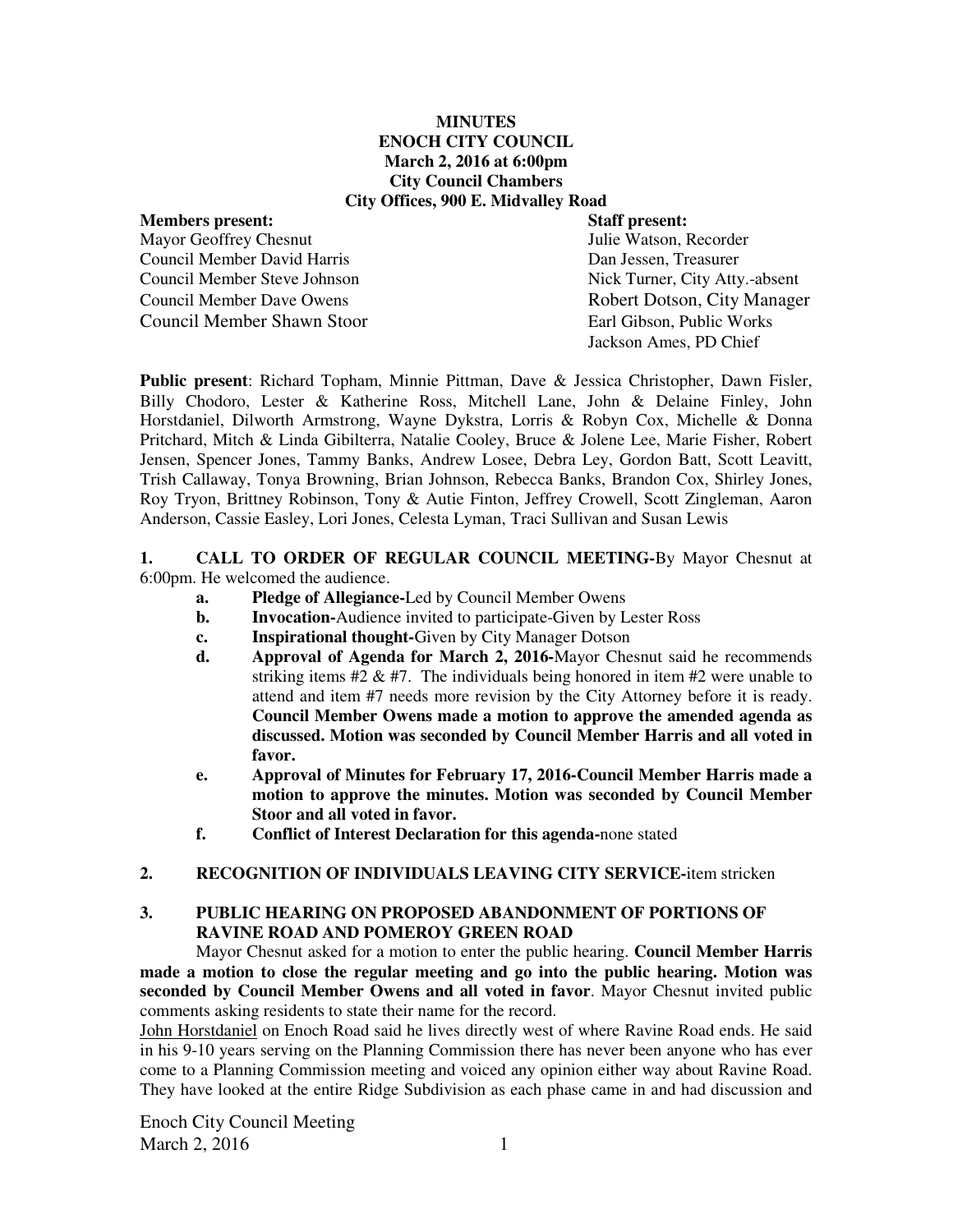sent recommendations to the City Council noting the final approval is with the Council not the Planning Commission. As a resident he does not want that road to go through. He has owned that property for 30 years and the road has never gone through. He does not want cars coming straight at his house off of Ravine Road.

Wayne Dykstra on Ravine Road said he was the first to build on Ravine Road in 1997 and first to hook onto the sewer line. He said there is a utility line in that road and he described where the line is. The Planning Commission made recommendations based on Ravine Road and they allowed homes to be built over the top of the utility line. He has used that road numerous times over the years and they like to use that road. He gave the City Council an article from the newspaper in 2008. He did attend Planning Commission meetings many years ago and opposed closing the road. He cited the developer being on the Planning Commission saying he had a conflict of interest because he wanted the road closed. He is opposed to closing the road. The road is surfaced in some places to the City well. He has to go all the way around to get to the church and prefers to use the road. He cited past protests about the road being closed. That is what happens when a developer is on the Planning Commission. He intends to continue to use this road and they will not be stopped by any action taken on this road.

Dawn Fisler said she is a property owner on the corner of Ravine Road and she opposes the road being open to through traffic. The access to her property is not wide enough for code and she does not want that road opened saying only a few want it opened. She cited a petition that was presented earlier from residents adding abandonment is fine.

Brian Johnson said and he is for this road being abandoned and understands some will still drive on it. This is a private property issue.

There were no other comments.

**Council Member Stoor made a motion to end the public hearing and go back to the regular meeting. Motion was seconded by Council Member Harris and all voted in favor.** 

# **4. 2016-03-02-A AN ORDINANCE ABANDONING PORTIONS OF RAVINE ROAD AND PORTIONS OF POMEROY GREEN ROAD**

Mayor Chesnut asked for discussion from the City Council. Council Member Stoor said based on the City Engineer's document his position to abandon these other portions is a practical one. That is a savings of the City funds to use on other roads that need it more. Ravine Road has not been used for many years and it is not practical to keep it open so that is why he favors abandonment. Council Member Harris agreed saying the paved part is still open to the City well with no issues for the utility easement in the road.The part being abandoned is by the Stake Center and continues onto Blueberry Road and also a small section by Fisler's property. Council Member Stoor added we perhaps should rename this western section of Ravine Road for clarity for emergency services. It was noted that will be on a future agenda.

Council Member Johnson said he is concerned about getting the word out about public hearings noting this public hearing was on a website page under City Council meetings and was a bit hard to find. It was noted the public hearing was noticed per State law in many places besides the website. He expressed concern that this abandonment would eliminate all of our options in the future like for trails in that area. He discussed further what past City Councils had done and stressed that we should show respect for the decisions of our own past City Councils. Our City Attorney said Ravine Road is a road. Someone fenced it off saying they had proof it had been abandoned. If it is true it was abandoned then abandoning it twice would make a mess. He noted the money is in the budget to fix the road and people have used the road and it is part of the history. Council Member Owens said historically it has been a road and that is a fact. There has been a lot of talk and debate but no action has been taken. This City Council is not doing anything in haste. They have looked at this since 2007 and looked at pros and cons. It is time for a determination. Inaction is more irresponsible than taking an action. This will not make everyone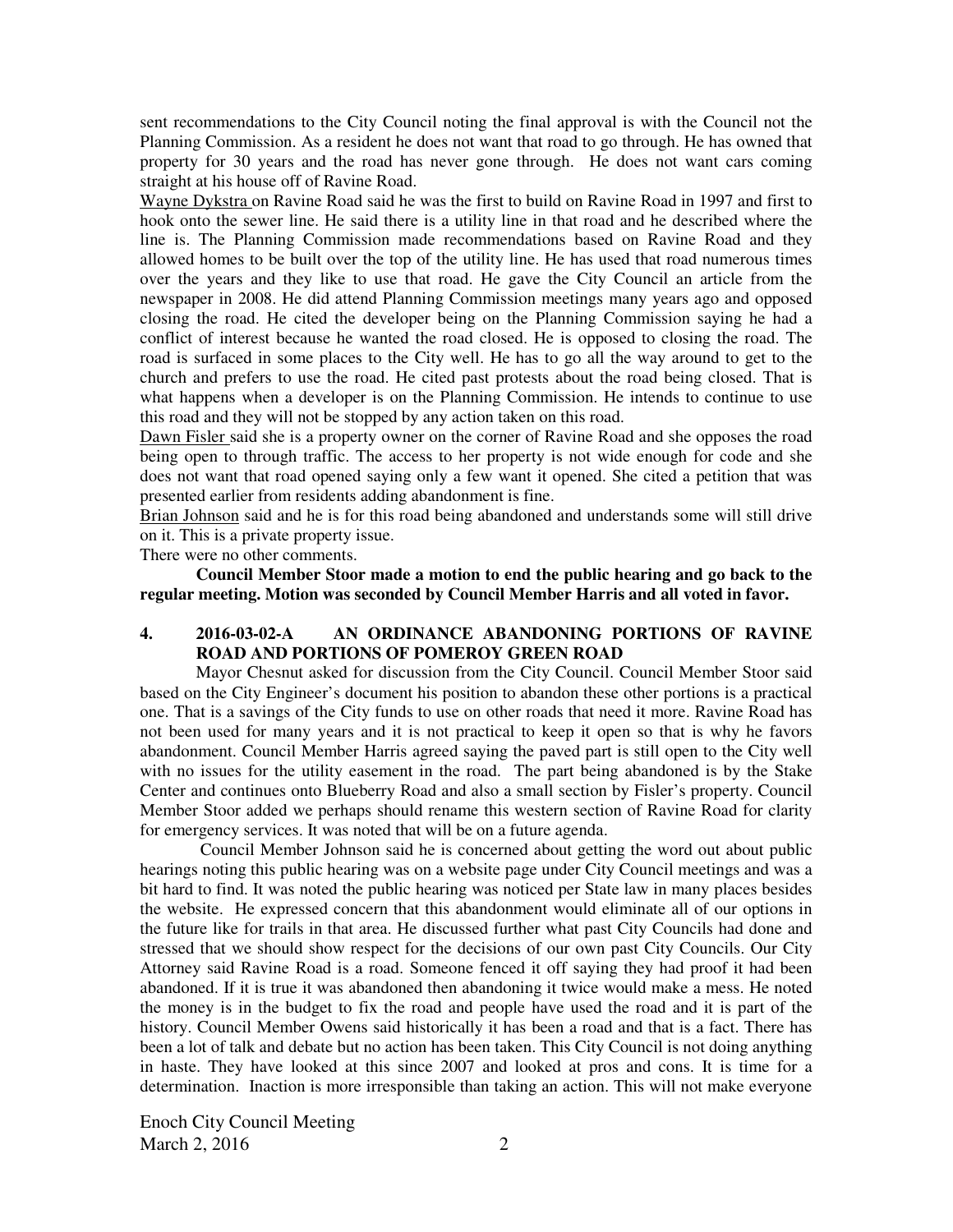happy however this City Council needs to make a decision that is best for the City and not necessarily try to please everyone. This has gone on too long and right or wrong they need to act. If things change in the future we can look at it again. Council Member Harris agreed this road is not important to future planned roads for Enoch. There is no evidence of use in the recent past noting it is not worthy of budget dollars.

**Council Member Stoor made a motion to approve Ordinance No. 2016-03-02, an ordinance abandoning portions of Ravine Road and Pomeroy Green Road. The motion was seconded by Council Member Harris.** Before the vote it was noted that one legal description that was on the map was missing from the text of the ordinance so the motion was amended as follows: **Council Member Stoor amended the motion to say approve an ordinance abandoning portions of Ravine Road and Pomeroy Green Road as shown on the mapped legal descriptions and to include by reference attachments and all exhibits. The motion was seconded by Council Member Harris roll call vote was held as follows:** 

 **Council Member Johnson-No Council Member Owens-Yes** 

**Council Member Harris-Yes Council Member Stoor-Yes Motion passed 3 to 1** 

**5. DISCUSS RECOMMENDATION FROM THE PLANNING COMMISSION ON ZONE CHANGE FROM REGIONAL COMMERCIAL (R-C) TO MULTIPLE-RESIDENTIAL (M-R-2) FOR PROPERTY OWNED BY MJB ENOCH, LLC AND SET A PUBLIC HEARING FOR MARCH 16, 2016** 

Council Member Harris said this was discussed at Planning Commission meeting and a public hearing was held. There is a lot of public interest and many opposed to this. While the public hearing was held and we don't have to hold another one by law we can and should do this for the benefit for the public. He noted there is a resident petition that has come up that was not presented in Planning Commission meeting. Although we know of the feelings of residents he recommends we hold another public hearing and then discuss this matter after the hearing. Mayor Chesnut agreed to another public hearing and to defer the discussion by the Council until after that. **Council Member Harris made a motion to set a public hearing for April 6th to allow for the noticing period to take place. The motion was seconded by Council Member Owens and all voted in favor. Council Member Owens made a motion to hold off on the discussion until after the public hearing. Motion was seconded by Council Member Harris and all voted in favor.** Mayor Chesnut called a five minute recess while members of the public left the building.

# **6. 2016-03-02-A A RESOLUTION APPROVING THE UPDATED POLICY MANUAL FOR THE ENOCH CITY POLICE DEPARTMENT**

Mayor Chesnut asked Chief Ames to tell the Council about this. Chief Ames said they have been working on this for some time now noting our policy manual is outdated. We are working with Lexipol, a company that provides policy manuals for law enforcement. This is fluid and evolves over the years. Lexipol looks at federal, state, case law and best practices. The manual is about 600 pages and he hopes the Council looked through it. We need to update this to be in compliance with standards. Council Member Johnson said he read the whole thing adding it is reasonable and above board. He would like a few minor things to be more freedom oriented but is fine with it. Mayor Chesnut noted the date on the resolution needs to be corrected from 2013 to 2016 and to change the conjunction "doesn't" to "does not". **Council Member Owens made a motion to approve Resolution No. 2016-03-02-A, a resolution approving the updated policy manual for the Enoch City Police Department with the two changes as noted. Motion was seconded by Council Member Harris and a roll call vote was held as follows:** 

**Council Member Harris-Yes Council Member Stoor-Yes**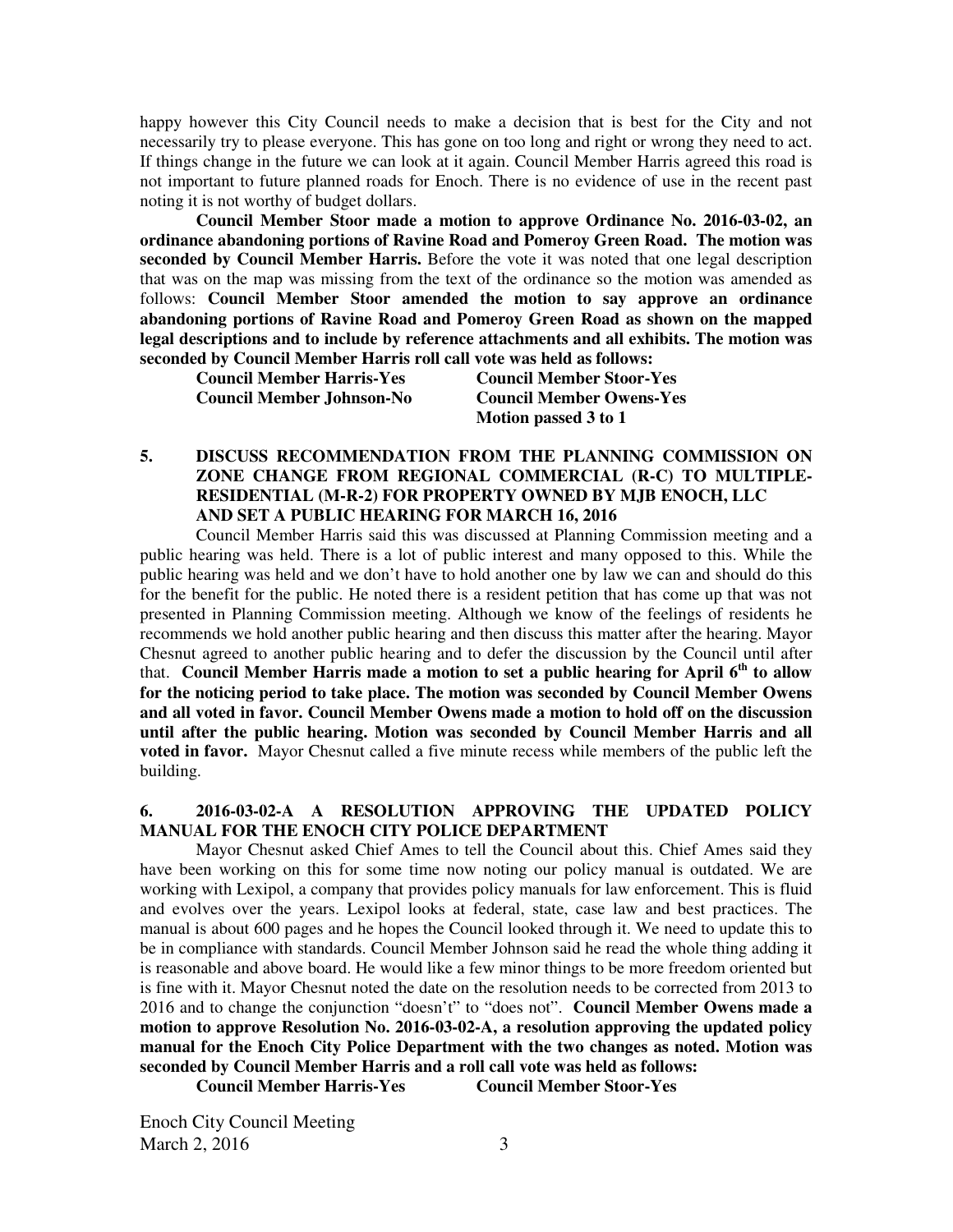**Motion passed unanimously** 

**7. 2016-02-017-B A RESOLUTION DESIGNATING AUTHORITY AND GIVING PERMISSION TO THE MAYOR CHESNUT, CITY MANAGER AND POLICE CHIEF TO MAKE GENERAL POLICY CHANGES TO THE CITY'S POLICIES AND PROCEDURES MANUALS AND POLICE DEPARTMENT POLICY MANUAL-**Item stricken

#### **8. APPOINT TREE COMMITTEE MEMBER(S)**

Mayor Chesnut said Laura Allen is not here tonight but has expressed interest and he recommends her appointment. **Council Member Harris made a motion to approve the appointment of Laura Allen to the Tree Committee. Motion was seconded by Council Member Johnson and all voted in favor.** 

# **9. RESOLUTION NO. 2016-03-02-C REVIEW/APPROVE MUNICIPAL WASTE WATER PLANNING PROGRAM-Earl Gibson**

Mayor Chesnut asked Earl to come up for questions about this. Council Member Harris noted this is an annual report based on a point system. He asked Earl about the point system. Earl said this comes from the state DEQ and is a requirement so they know that we let the City Council know what we are doing and to assure the governing body is aware. They set the points and we fill it out. Dan filled out the financial portions. A new outfall line is budgeted in the CFP and in the impact fee report to the state and that will be updated as we go along. Mayor Chesnut asked about the certifications of the operators and was told we exceed population standards at Grade 2. When there is more population we will need Grade 3 certifications. Council Member Owens congratulated public works for being above and beyond the requirements. Earl noted we have more than one person certified in case someone leaves. Our system is all gravity flow and that is an advantage. **Council Member Johnson made a motion to approve Resolution No. 2016-03-02-C to approve the Municipal Wastewater Planning Program. Motion was seconded by Council Member Owens and all voted in favor.** 

**Council Member Harris made a motion for a five minute break before candidate interviews. Motion was seconded by Council Member Stoor and all voted in favor.** A five minute break was taken.

#### **10. INTERVIEW COUNCIL CANDIDATES FOR VACANT SEAT-2 YEAR TERM**

Mayor Chesnut called the meeting back to order at 7:07pm. He said we appreciate those who expressed interest for the seat left open by Gary Wilcken. We were sorry to see him leave but happy to see so many willing to serve. He reviewed the provisions of State Code to fill the position saying we will have each candidate draw a number to determine the order of the interviews. One will start and the others will wait in the break room to be called. Once concluded the City Council will vote on a candidate. Votes will be counted and the top two will come forward for a second round of voting. If there is no majority a coin toss will take place as designated in State law. The candidates came forward to draw a number.

The format for the interview was each person was asked to give a short biography of his/her self. That was followed by the same questions for each candidate. The questions were: From Council Member Owens: If a neighbor reported to you that he witnessed a City employee stealing what would you do?

From Council Member Harris: Describe how you have dealt with conflict situations in the past. From Council Member Stoor: Give two things you would like to accomplish in your term.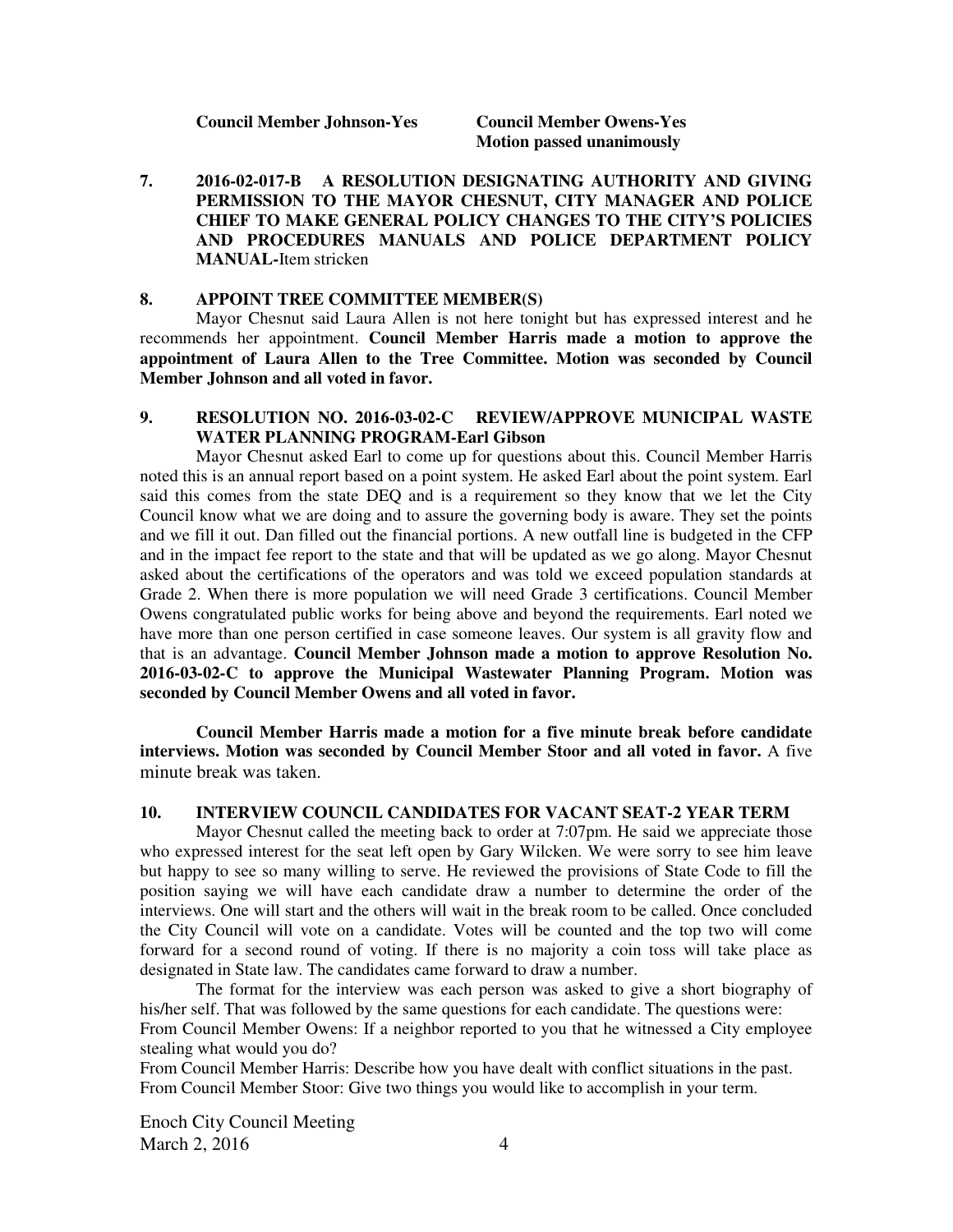Council Member Johnson posed one question to Cassie Easley only regarding her run for the Council seat in the last election.

The order of the interviews was: Scott Leavitt, Katherine Ross, Andrew Losee, Jolene Lee, Cassie Easley, Minnie Pittman, Richard Topham and Debra Ley. Rich Lile did not show up.

# **11. DISCUSS AND VOTE ON COUNCIL REPLACEMENT-2 YEAR TERM**

Mayor Chesnut passed out paper for written voting saying any discussion has to take place in the public meeting. There was no discussion. He asked for the first vote instructing each Council Member to vote for one person. Mayor Chesnut read the results of the first vote as follows: Scott Leavitt, Richard Topham, Jolene Lee and Debra Ley had one vote each.

Mayor Chesnut noted only two persons having the most votes can move forward for a coin toss if tied per State Code. Mayor Chesnut suggested the Council each vote for their top three. Another paper vote was cast with Council Members choosing their top three. Mayor Chesnut read as follows: Jolene, Scott and Richard- Richard, Scott and Jolene-Scott, Jolene and Debra-Debra, Cassie and Minnie. Scott Leavitt and Jolene Lee came forward as the top two.

City Manager Dotson collected the final vote and Mayor Chesnut announced that Scott Leavitt and Jolene Lee were tied. Mayor Chesnut showed the candidates the coin with Lady Liberty as heads and the Eagle as tails. Jolene called heads and Scott called tails. Mayor Chesnut flipped the coin and it was heads for Jolene Lee to be appointed to the City Council.

# **12. OATH OF OFFICE TO NEW COUNCIL MEMBER-City Recorder**

Jolene Lee was given the Oath of Office and took her seat on the City Council.

# **13. PUBLIC COMMENTS**

Spencer Jones said he has never seen a coin toss decision before and hopes it is front page news.

Celesta Lyman said she was on the City Council before and respects what they do adding they have chosen well in Jolene. She will dedicate the time and is a great asset. She thanked the City Council and there was audience applause.

Katherine Ross said she was the second one interviewed and listened to what everyone had to say and they made a good choice.

Scott Leavitt said coin tosses do not lie and he looks forward to good things and congratulations to Jolene.

Brian Johnson said congratulations or sorry, depending on point of view, to Jolene. He brought up the lack of flashing lights at the school zone on Midvalley Road saying he has not heard anything on that and wants to keep it on the radar.

Andrew Losee said congratulations to Jolene adding it is good to have a woman's point of view represented on the Council.

# **14. CORRESPONDENCE-**none

# **15. COUNCIL/STAFF REPORTS**

Earl Gibson reported the crew is crack sealing in the Homestead area but there will be no inconvenience to residents.

Chief Ames said they are hiring two police officers and will be doing testing on Saturday adding they have some good applicants.

Dan Jessen gave a reminder to think about the upcoming budget and priorities as we will be discussing this soon.

City Manager Dotson said there is some conflict with the plan for another day-long orientation meeting on March  $12<sup>th</sup>$ . He explained to Jolene that this is to start budget talks and set goals for next year. Our fiscal year is July 1<sup>st</sup> through June  $30<sup>th</sup>$  and the budget has to be approved in the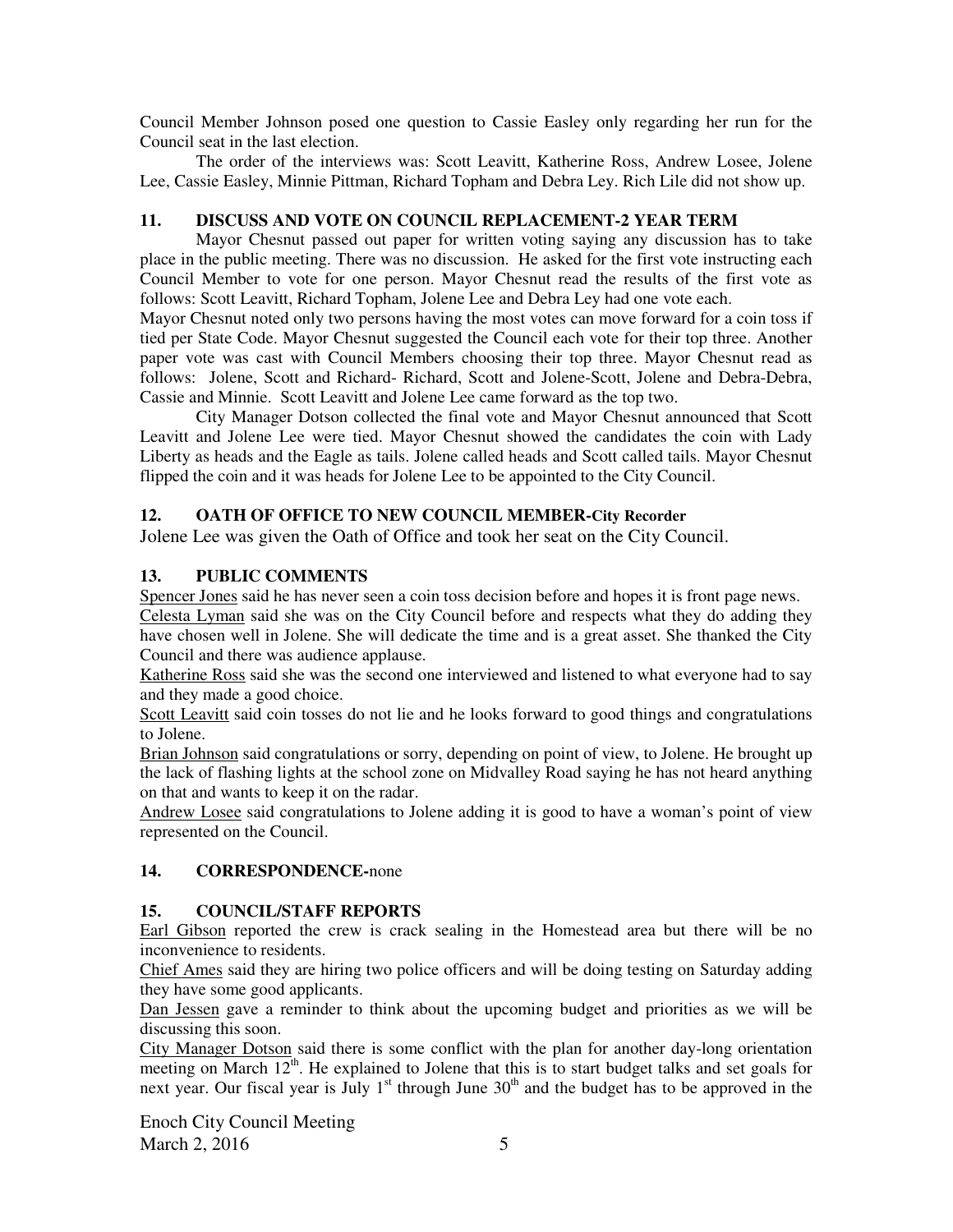first meeting in May. After discussion it was decided March  $24<sup>th</sup>$  and  $25<sup>th</sup>$  from 5:30pm until we get done would work. It was noted this is a public meeting and is noticed as usual. City Manager Dotson said two urgent budget issues have come up related to the existing budget which is closed. First is the City Council authorized him to seek funding from CIB for a grant for the drainage study which we were awarded. The CIB requires a contract to be signed and when the Mayor read that contract we would be in material breach immediately because we don't have the liability insurance limit they require. We have known we needed to raise our liability insurance limit but now we have to do it immediately to get this grant and there is an increased premium that we need to put into the current budget. There was more discussion of the details and amounts. The other pressing item is an upgrade to the building department software to interface with other agencies and contractors. The City is very busy with building and many new homes and has exceeded projected income in the budget. Mayor Chesnut added our building inspector does a great job and pays for himself and makes money. The new software is better for efficiency and will also maximize the output. We will have an agenda item on the March  $16<sup>th</sup>$  agenda to open the budget and set a public hearing. By that time Dan will have made these adjustments and others that have become necessary due to changes in the PD and a few other small items. Council Member Stoor asked about the time line for the CIB grant. City Manager Dotson said it is 90 days to sign the contract which we received a week ago. We usually don't open the budget until May but that will be too late for the CIB grant. There may be less grants from CIB for non-producing counties so we don't want to lose this opportunity.

Mayor Chesnut said he was asked by a citizen to mention the Relay for Life taking place on April 2nd. We encourage local teams and this is a great thing for the community.

Council Member Johnson said he apologizes to Rob and Julie because the emailed packet is not working for him and he would prefer to have the paper packet delivered to him as before.

**Council Member Stoor proposed a motion to have Ravine Road be on the next agenda to rename portions of it.** Mayor Chesnut said we need to go out 30 days to allow for fiscal and legal analysis so that would be for the April 6<sup>th</sup> agenda. **Council Member Owens seconded that agenda item.** Council Member Stoor said the Tree committee is now in need of two more members with Jolene coming on the Council.

Council Member Harris said he made the PC aware the zone change came forward to the Council and he would suggest another public hearing. They will have more training on their duties in their next meeting. They will also review the commercial zones. He thanked all who signed up to be on the City Council saying they had good choices.

Council Member Owens reported networking night for the EDC and business owners went well and they building relationships. He invited all to the Business Fair at Enoch Elementary on March  $26<sup>th</sup>$  at 10:00am. The 4<sup>th</sup> of July meeting was held to continue to plan and they have an outpouring of volunteers who want to continue the tradition. They hope to combine the  $4<sup>th</sup>$  with a  $50<sup>th</sup>$ Anniversary of the City celebration. He asked about having the school zone issue on an agenda and was told staff is working on getting some pricing and other details for upcoming budget talks. Mayor Chesnut said it is good to have Council Member Lee join us.

Jolene Lee said she is overwhelmed but happy to be here.

**16. CLOSED EXECUTIVE SESSION REQUESTED-(Requires a roll call vote w 2/3 majority)**  Mayor Chesnut said we need an executive session for a strategy discussion regarding the purchase of real property. **Council Member Harris made a motion to close the regular meeting and go into an executive session. The motion was seconded by Council Member Owens a roll call vote was held as follows:** 

**Council Member Harris-Yes Council Member Stoor-Yes Council Member Johnson-Yes Council Member Owens-Yes** 

 **Motion passed unanimously**